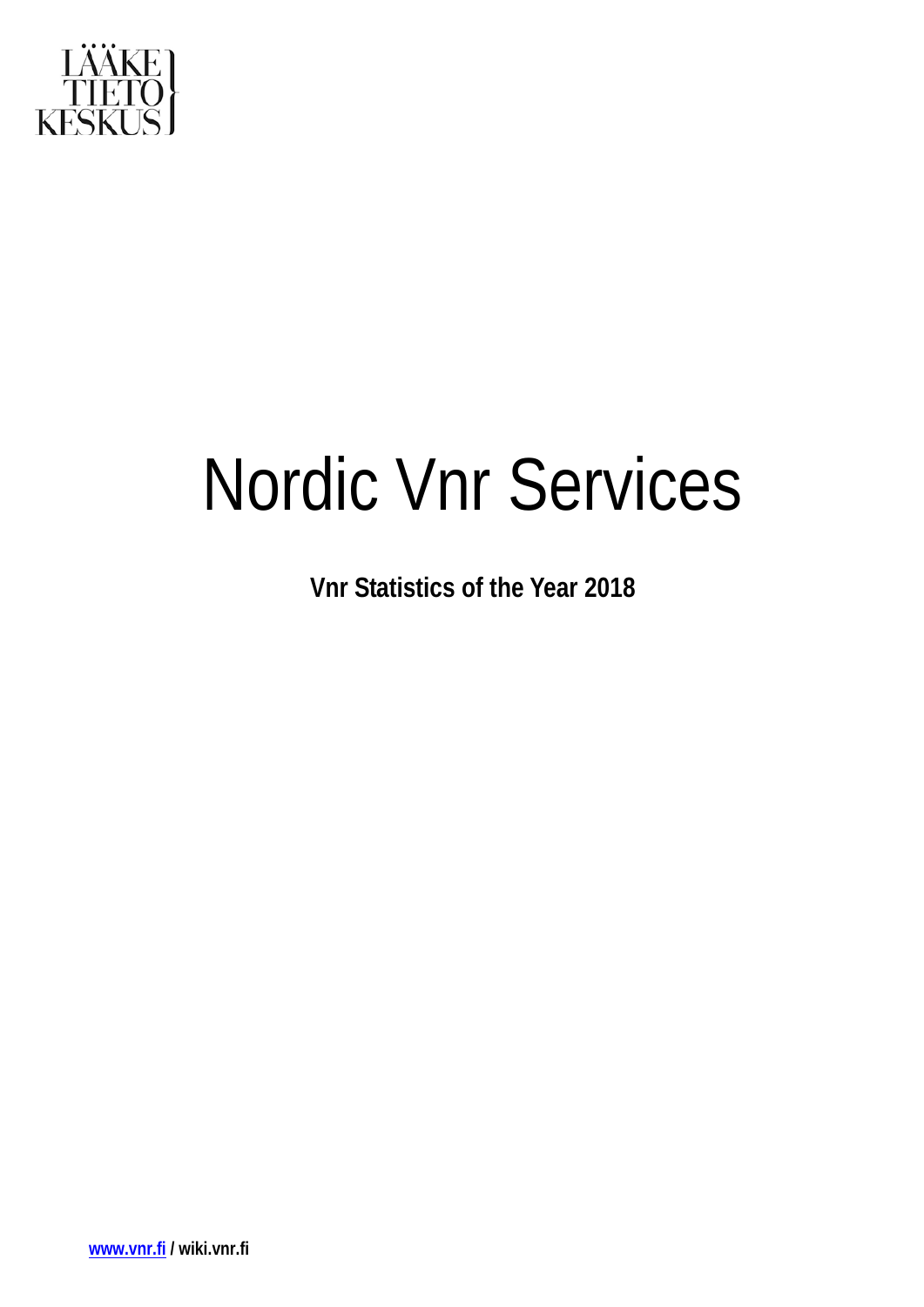

# Contents

| Pharmaceutical Information Centre Ltd serves customers as the Nordic Number Centre20 |  |
|--------------------------------------------------------------------------------------|--|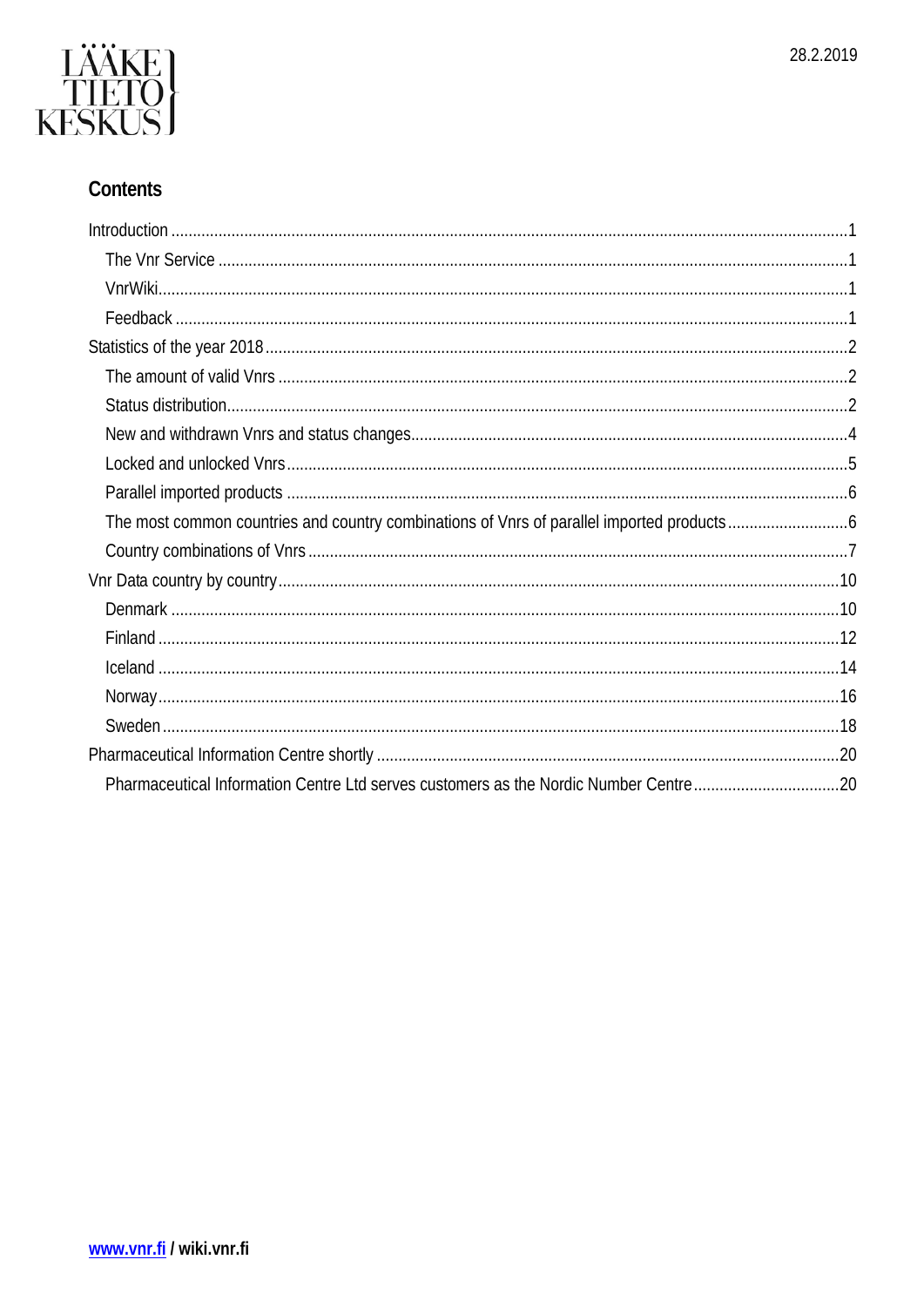

# <span id="page-2-0"></span>**Introduction**

The Vnr statistics is a summary of the changes and transactions in the Nordic Vnr database during the year 2018. This annually published document of statistics contains information about all Nordic countries: Denmark, Finland, Iceland, Norway and Sweden. Country specific data is presented starting from page 11.

Overall the year 2018 was very similar to the previous years. There were 10 937 trade names with valid Vnrs at the end of 2018. These Vnrs belonged to 846 different marketing authorization holders.

#### <span id="page-2-1"></span>**The Vnr Service**

Pharmaceutical companies can order Nordic Article Numbers (Vnrs) electronically 24/7 by using the Vnr Service. Vnr orders are handled within three working days. Companies can see the real-time situation of their Vnr data in all Nordic countries on-line and utilize different kinds of reports of their products. Vnr services are offered for pharma companies and authorities in three languages: English, Swedish and Finnish.

Vnr Service requires a user-specific username and password, which can be obtained by filling out the registration form in vnr.fi. Username and password are for personal use only. The Vnr Service had over 1 900 registered users from 590 companies at the end of 2018. Approximately 400 users logged in to Vnr Service more than 20 times during 2018. Appr. 10 new user IDs were ordered weekly. The mailbox vnr@vnr.fi received about 20 emails daily, requesting changes to existing Vnrs or other Vnr related information.

The linkage between Vnrs and product codes is very important. New product codes for a Vnr can be added with a product code notification. A different product code can be added to each country where the Vnr is used and one Vnr can have more than one product code in each country at the same time (at the moment usually 1-4). At the end of 2018 there were 37 000 product codes in the database. 2727 product codes have been added with the product code notification during 2018. Most of the product codes have been added to Vnrs is Finland.

#### <span id="page-2-2"></span>**VnrWiki**

The VnrWiki [\(http://wiki.vnr.fi\)](http://wiki.vnr.fi/) was established in April 2013. Nordic guidelines and country specific information are published there for easy and fast access.

During 2018 updates in VnrWiki mainly concerned product code changes and the Falsified Medicines Directive. The document "The serialisation of Nordic packages, country specific requirements", prepared by LIF Sweden and revised in co-operation with the other Nordic countries, was updated a few times and a new document "Linkage between Vnrs and GTINs in the Nordic countries" was added. The only update concerning the Vnr guidelines, was that Nordic Vnrs can now be ordered also for all herbal medicines in other Nordic countries except Denmark.

VnrWiki had over 12 000 visits which is over 60 % more than in 2017. Most of the visitors were from Finland (18 %) and Sweden (18 %). The rest of the top five countries were Germany (9 %), United States (8 %) and Denmark (7 %).

#### <span id="page-2-3"></span>**Feedback**

All suggestions and comments are important and appreciated in developing this annual statistics document. Please send feedback and questions to [vnr@vnr.fi.](mailto:vnr@vnr.fi)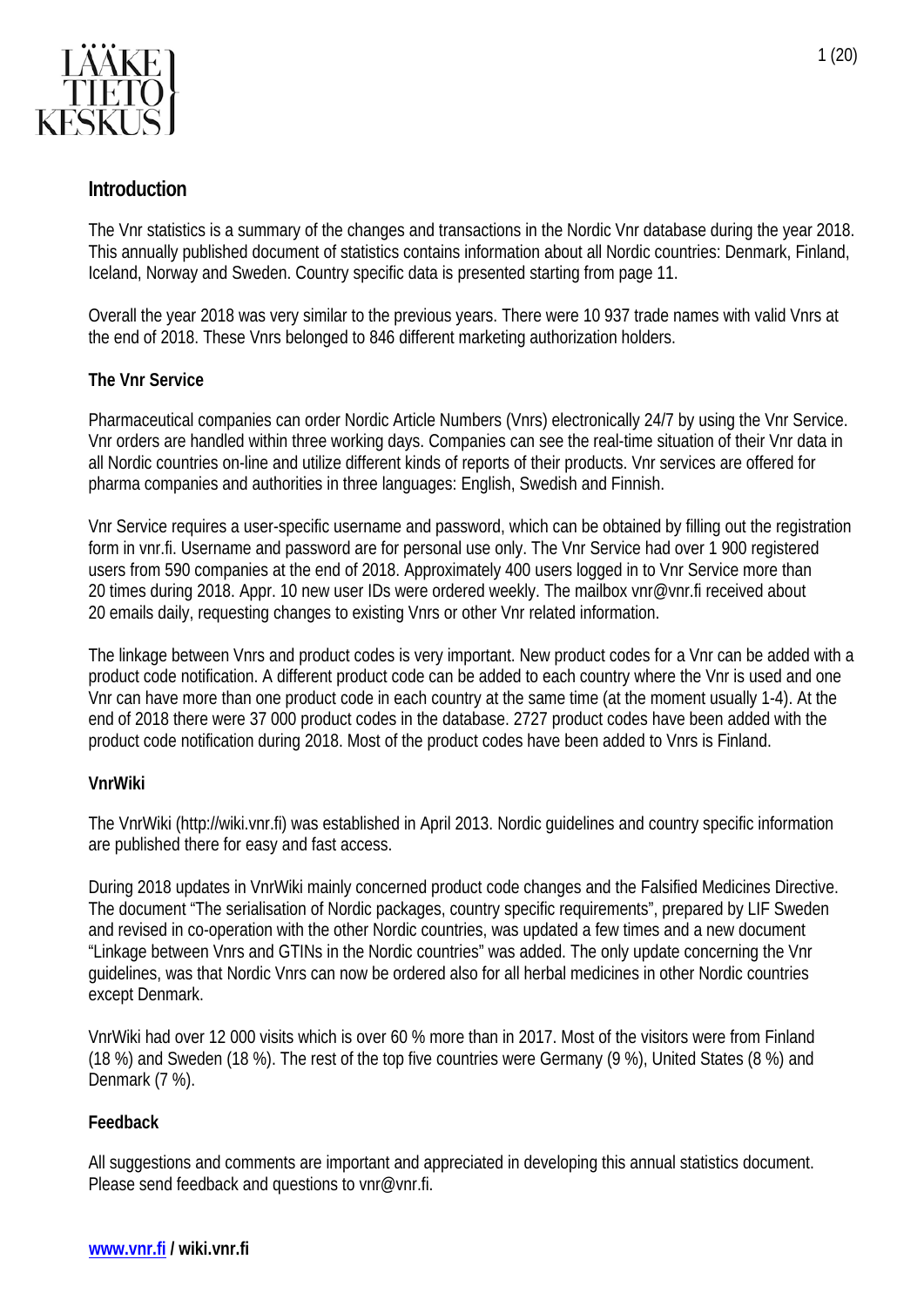

# <span id="page-3-0"></span>**Statistics of the year 2018**

#### <span id="page-3-1"></span>**The amount of valid Vnrs**

The amount of valid (all except withdrawn) Vnrs increased evenly until 2009 (Picture 1). When the Vnr administration was transferred to Pharmaceutical Information Centre in 2010, companies were asked to check their Vnr data.

The revision of Vnr data and status information continued thereafter, which led to the decreasing trend in the amount of valid Vnrs. After 2011 the change rate has evened out to a +/- 2 % change yearly (1.1 % decrease in 2017 (715 Vnrs), 0.8 % increase in 2018 (517 Vnrs). At the end of 2018 there were 64 761 valid Vnrs.



Picture 1.

#### <span id="page-3-2"></span>**Status distribution**

The status of a valid Vnr can either be assigned, MA (only used in Finland) or on market. The status of the Vnrs used in several Nordic countries can differ between the countries.

2010-2013 there were 4 different Vnr statuses:

- **Assigned:** assigned Vnr is valid.
- **MA:** Vnr has a marketing authorisation but is not yet or not anymore on the market. From 2013 the status MA has only been used in Finland.
- **On market:** The product is on the market.
- **Withdrawn:** Vnr cannot be used anymore. Vnr is not valid. Information for withdrawn Vnrs is not updated.

At the end of 2018 36 % of the valid Vnrs had the status on market in one or more countries (23 307 Vnrs). There were 65 941 Vnrs in the database which were withdrawn from all countries, which is 5.9 % more than in 2017.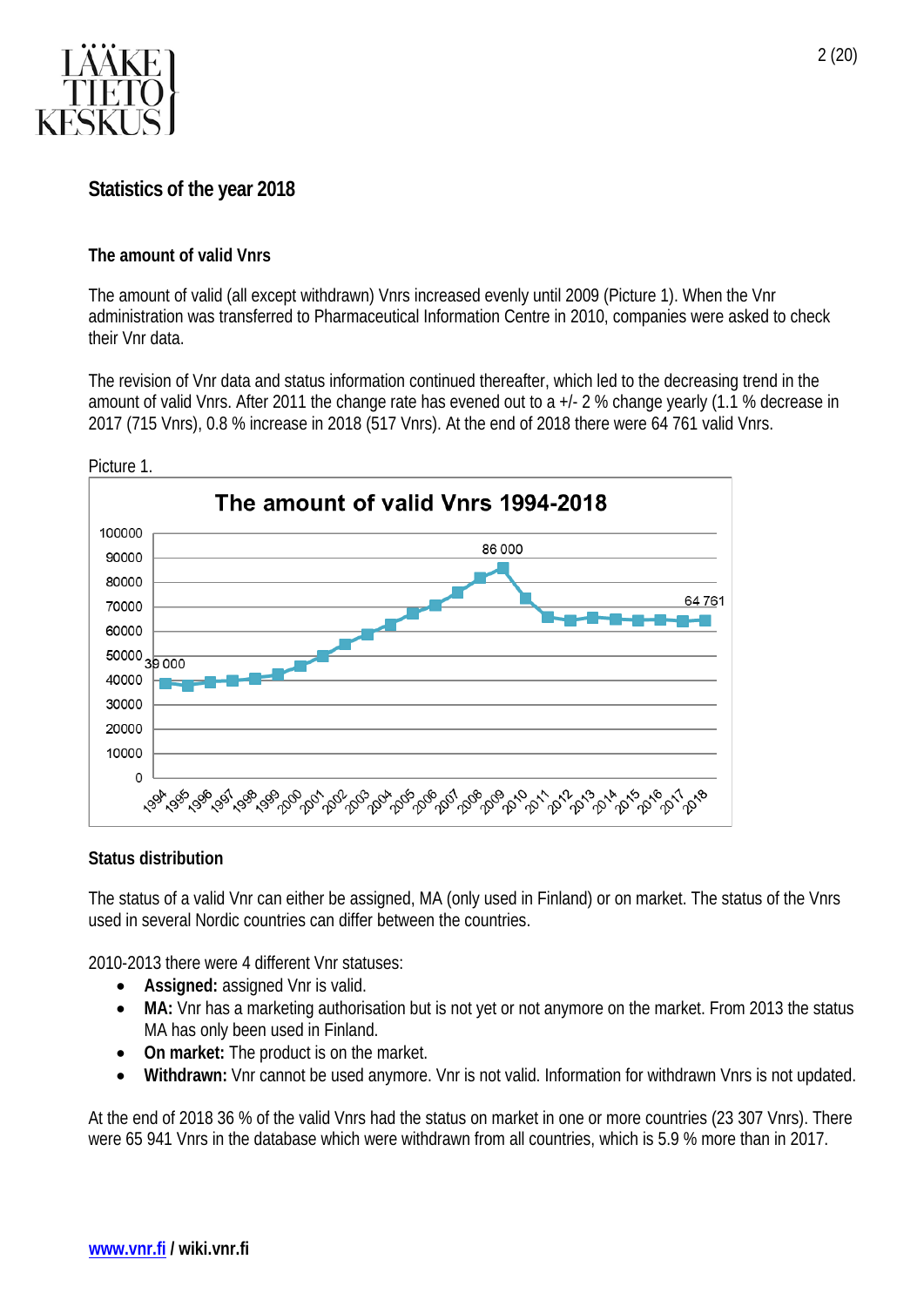

In 2018 most Vnrs were in use in Sweden (32 537 Vnrs) and Denmark (24 170 Vnrs), least Vnrs in Iceland (9 273 Vnrs) (Picture 2). Status distribution of Vnrs varies slightly between countries. Country specific data is presented starting from page 11.

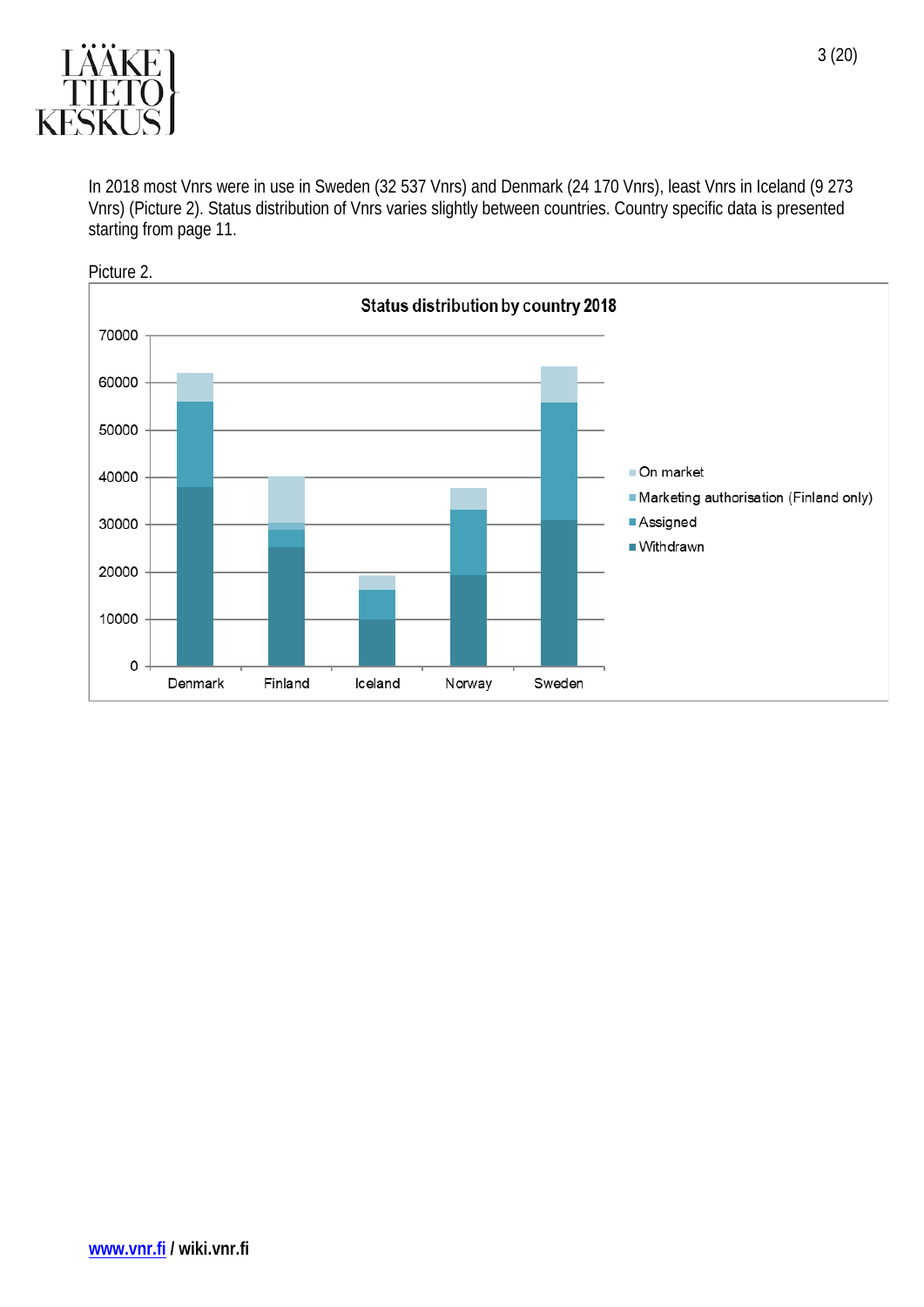

#### <span id="page-5-0"></span>**New and withdrawn Vnrs and status changes**

The amount of new Vnrs started to increase in 2006 (Picture 3). Between 2006 and 2011 the yearly amount of valid new Vnrs increased 68 %. In 2012 the amount decreased 14 % and it was almost the same in 2013. In 2018 there were 3.8 % less new Vnrs than in 2017. In the picture 3 every Vnr is taken into account only once.



Picture 3.

6 550 new Vnrs were assigned in 2018. Most of the new Vnrs were assigned to be used in Sweden (Picture 4). 6 498 Vnrs were changed to the status withdrawn during 2018. Most of the withdrawals were made in Denmark.

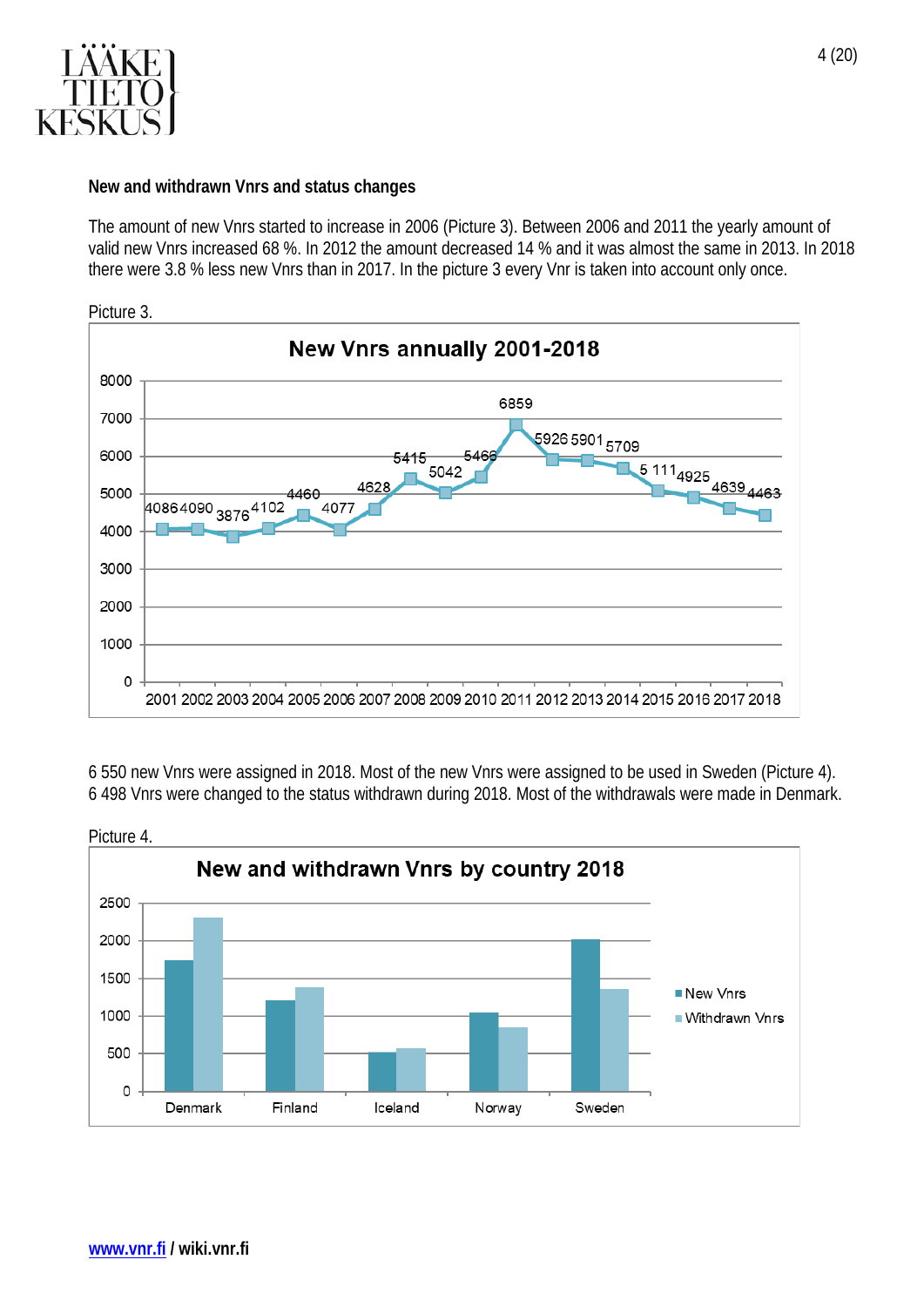

#### <span id="page-6-0"></span>**Locked and unlocked Vnrs**

Terms locked and unlocked Vnrs were taken into use in 2013. These specify for which markets a certain Vnr can be used and replace the old terms national and common Vnrs.

The launch of the new terms turned the amount of the Vnr combinations to a slight increase: before 2013 only common Vnrs could be used in several countries, now both locked and unlocked Vnrs can be used in several countries. In picture 5 the portion of locked and unlocked Vnr numbers is shown by country.



Iceland and Sweden had a slight increase and Finland and Norway had a slight decrease in the portion of the locked Vnrs between 2017 and 2018 (Picture 6). There were no significant changes in Denmark.



Picture 6.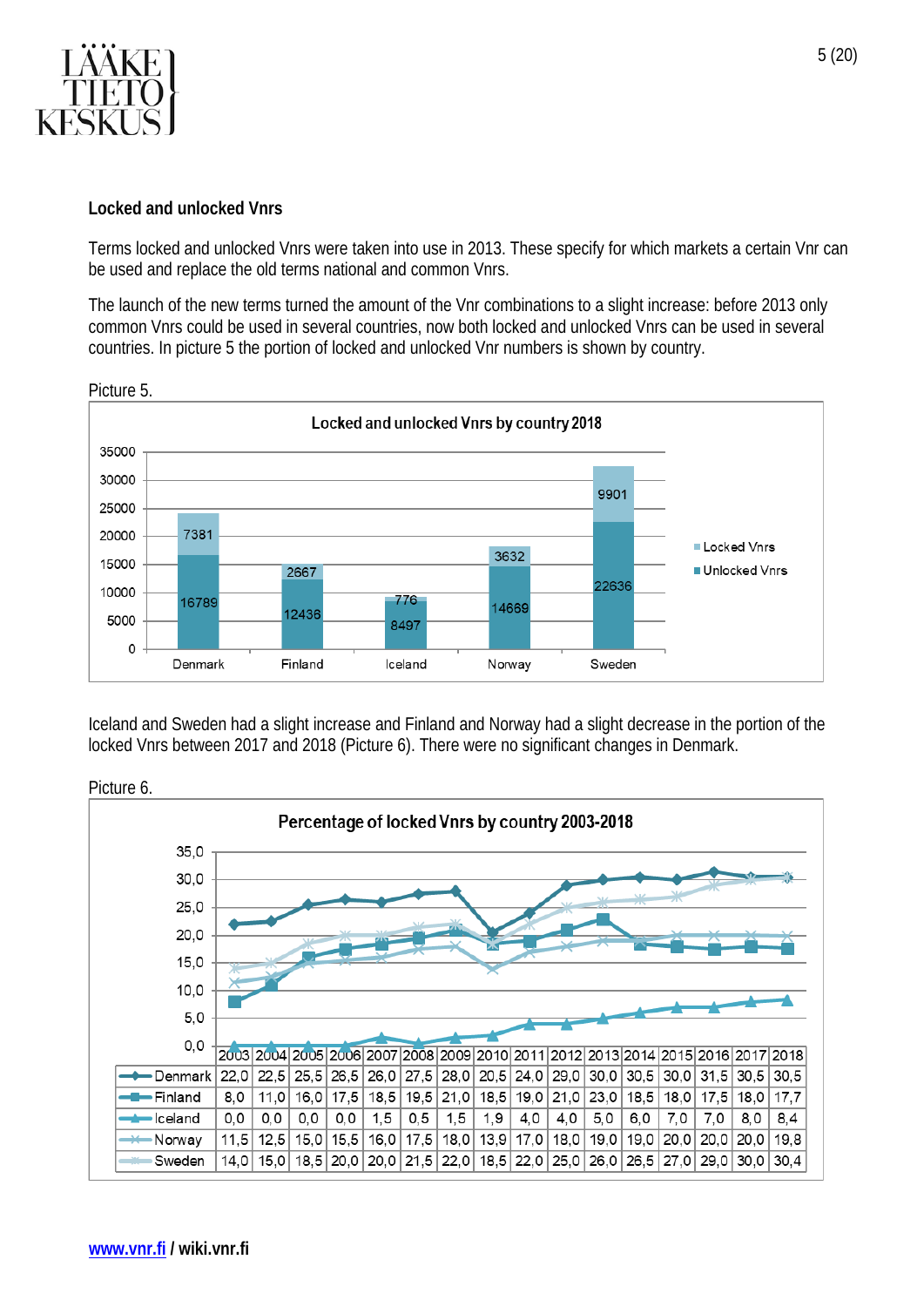

#### <span id="page-7-0"></span>**Parallel imported products**

There were 15 387 Vnrs of parallel imported products in the Nordic countries in 2018. That means 3 % increase from 2017. Between 2016 and 2017 the increase was 4 %, between 2015 and 2016 9 %, between 2014 and 2015 5 % and between 2013 and 2014 20 %.

There were no big changes in the ratio of Vnrs of parallel imported products between the countries in 2017 and 2018. As since 2013, most of the parallel imported products in 2018 were Swedish 48,5 % (Picture 7).



Picture 7.

#### <span id="page-7-1"></span>**The most common countries and country combinations of Vnrs of parallel imported products**

Most of the parallel imported products are country specific (Picture 8). In 2018 the most common country combination was the combination of Denmark and Sweden.



Picture 8.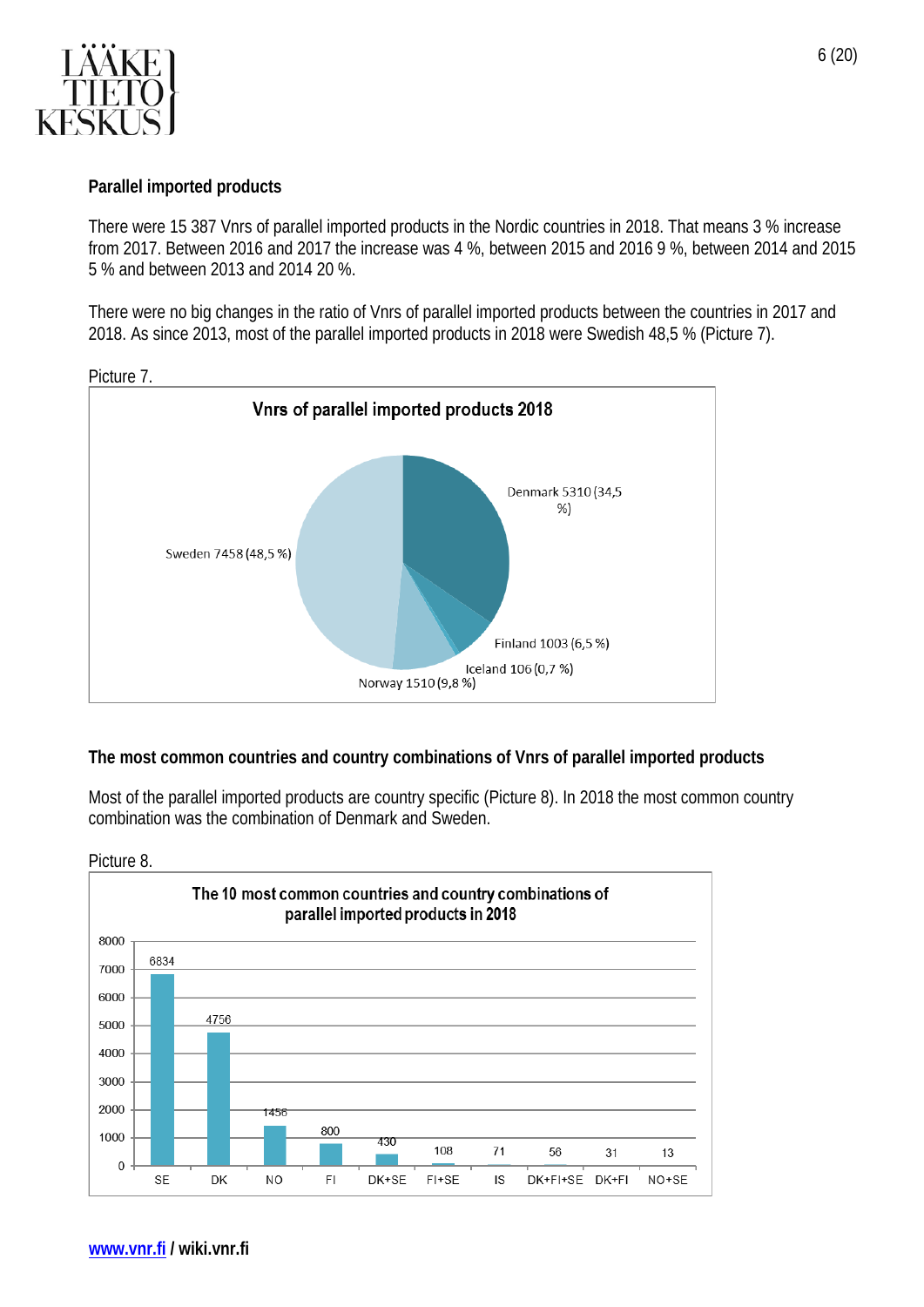

### <span id="page-8-0"></span>**Country combinations of Vnrs**

The amount of Vnrs with country combinations of two, three, four and five countries in 2018 are shown in Table 1.

| Table 1.                                             |         |  |
|------------------------------------------------------|---------|--|
| The amount of different country combinations in 2018 |         |  |
| 2 countries                                          | 10 293  |  |
| 3 countries                                          | 4 4 9 1 |  |
| 4 countries                                          | 2548    |  |
| 5 countries                                          | 1926    |  |

There were almost no changes between 2017 and 2018 in the most common country combinations. Finland and Sweden was the most common combination of two countries (Picture 9). The most used combination of three countries was Denmark, Norway and Sweden (Picture 10). The amount of combinations of four and five countries is visualized in Picture 11. (N.B. The country combinations of Vnrs don't reflect the situation regarding the actual packages. Packages can be the same or different regardless of a common Vnr.)



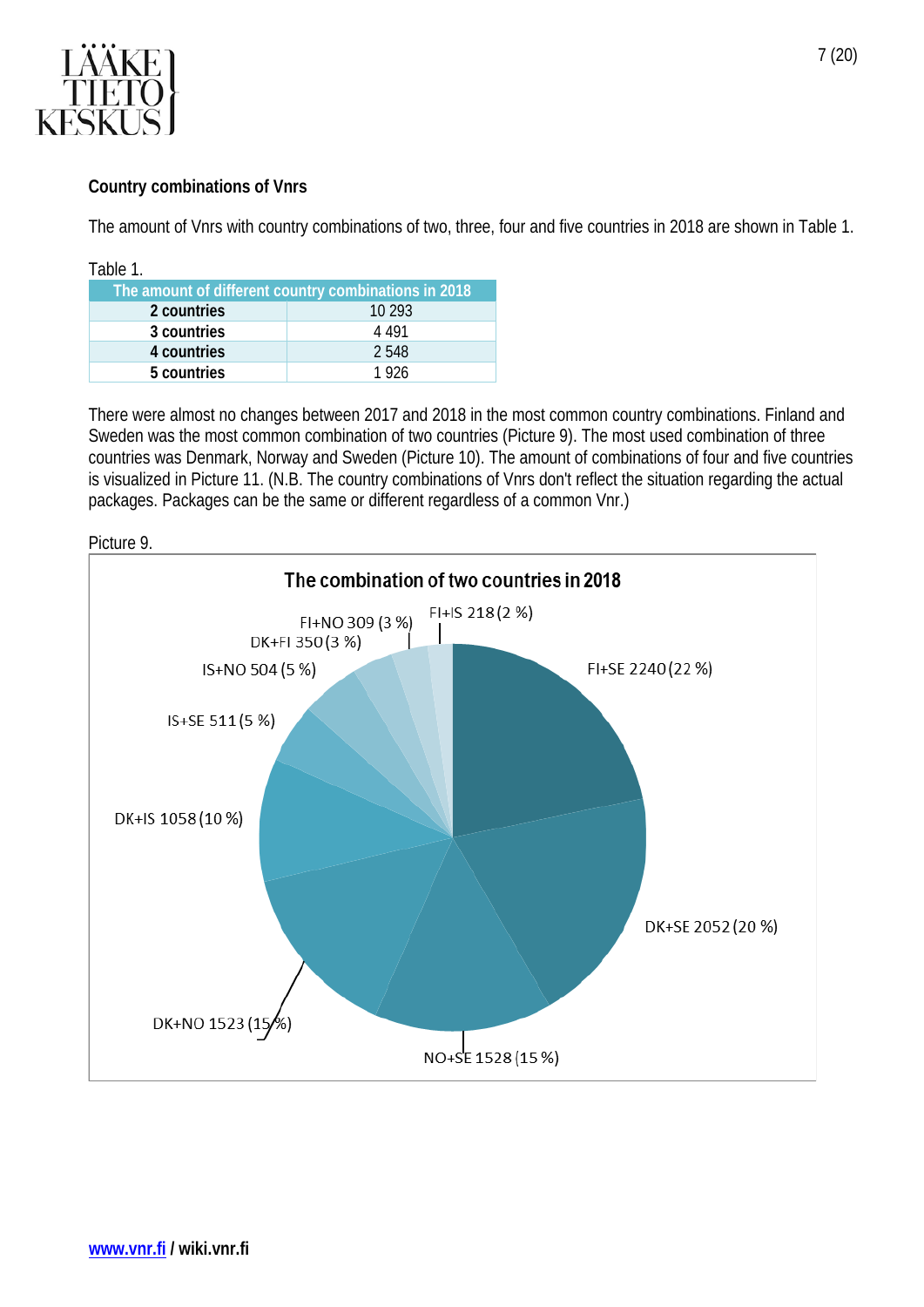

Picture 10.



Picture 11.

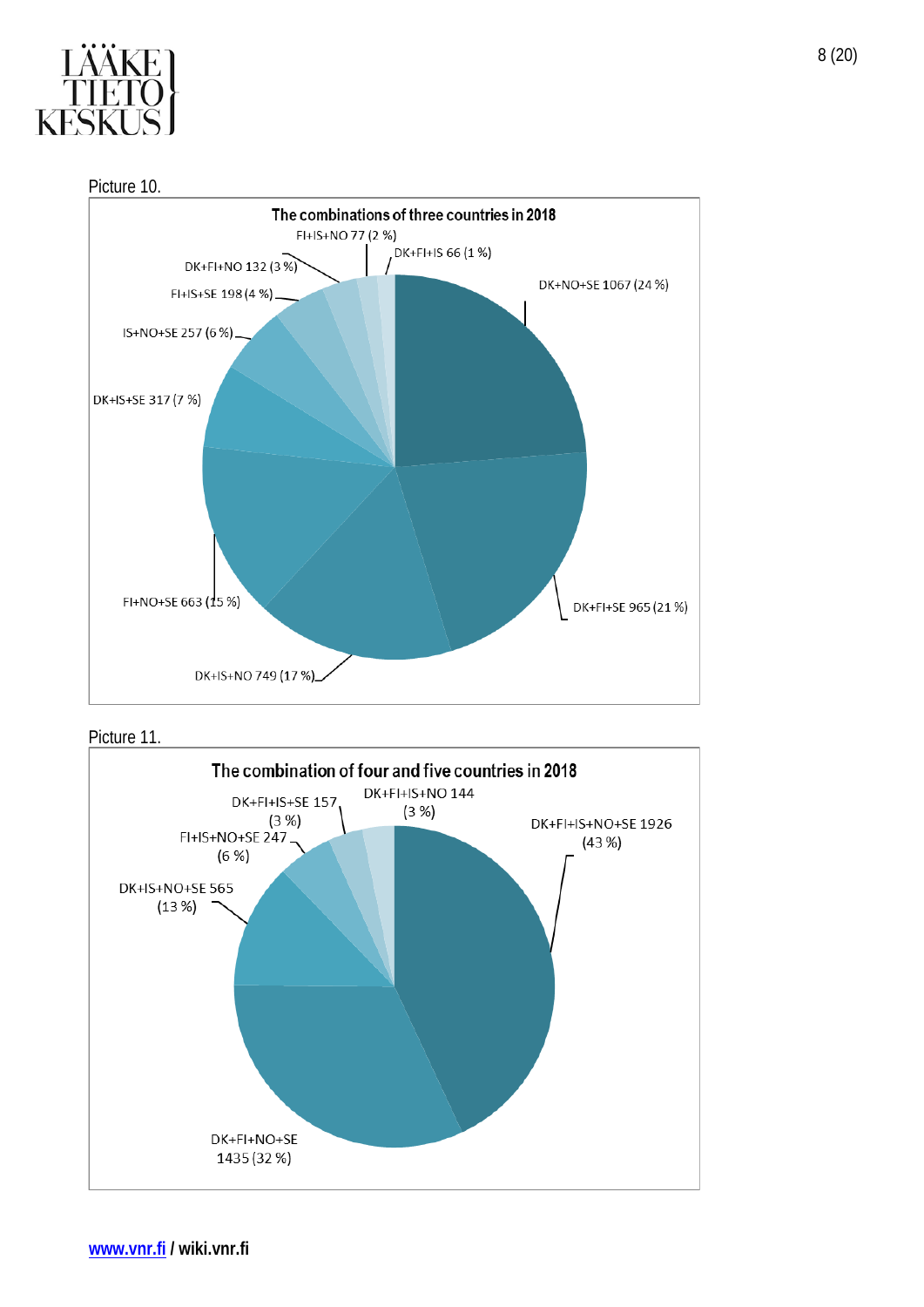

The 10 most common country combinations of Vnrs can be seen in picture 12. The top 3 of the country combinations are the same as last year. The most common country combination in 2018 was the combination of Finland and Sweden.

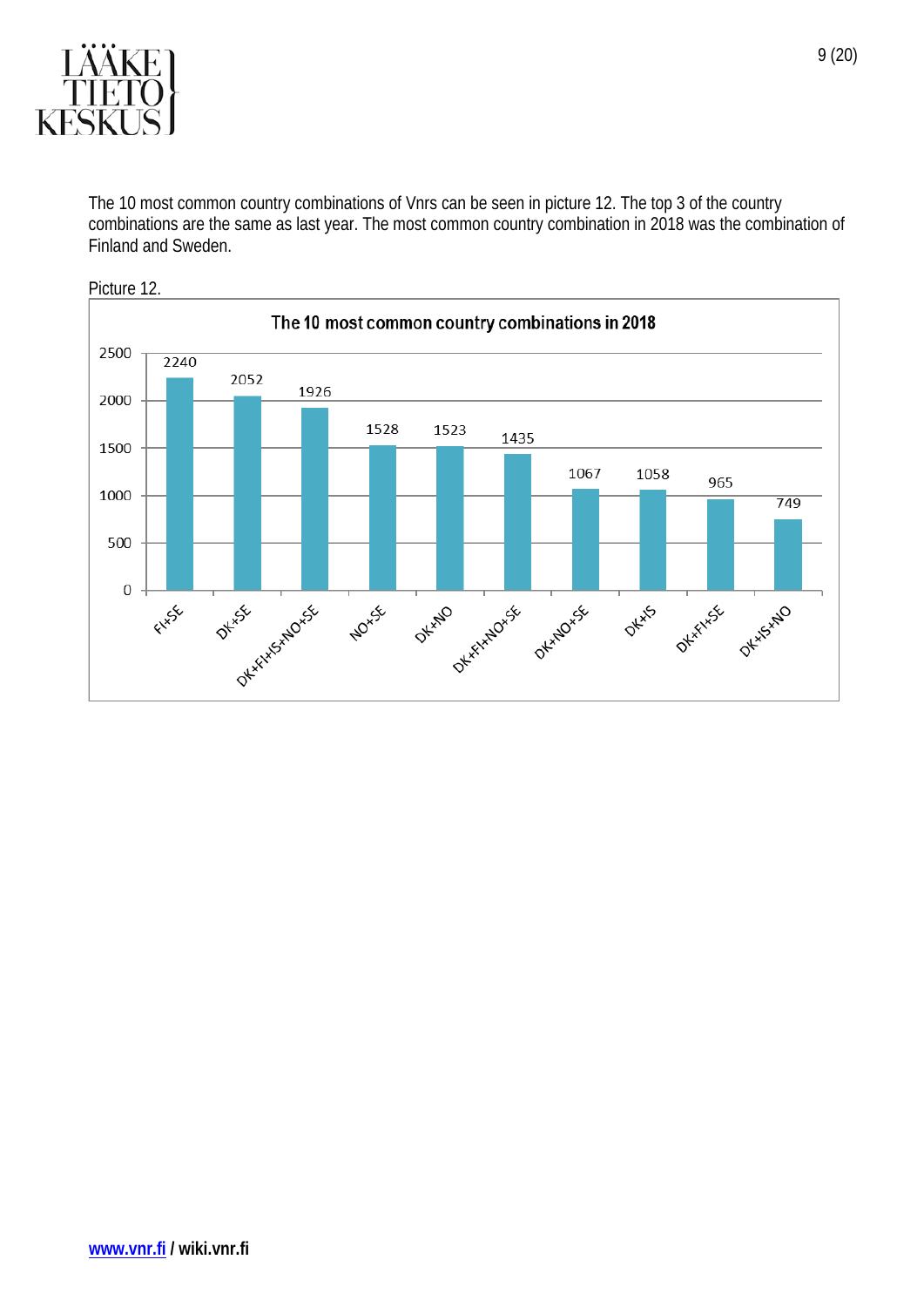

# <span id="page-11-0"></span>**Vnr Data country by country**

In this section the country specific information is presented: the amount of Vnrs of different statuses, the portion of locked, unlocked, parallel imported, human and veterinary products. There is also a picture of the most common country combinations of all Vnrs and of the parallel imported products. In the picture of the parallel imported products only country combinations with at least 5 Vnrs are shown.

#### <span id="page-11-1"></span>**Denmark**

In Denmark there were 24 170 valid Vnrs at the end of 2018. The number of valid Vnrs continued to decrease as it has done since 2011. 22 % of the Vnrs were for parallel imported products. More detailed information can be found in the following tables and pictures.

| Table 2. |  |                               | Table |
|----------|--|-------------------------------|-------|
|          |  | $\mathbf{r}$ and $\mathbf{r}$ |       |

| <b>Vnrs in Denmark 2018</b> |               |  |
|-----------------------------|---------------|--|
| All                         | 24 170        |  |
| Unlocked                    | 16 789 (69 %) |  |
| Locked                      | 7 381 (31 %)  |  |
| Parallel imported           | 5 310 (22 %)  |  |

| Table 3.                              |               |  |
|---------------------------------------|---------------|--|
| <b>Human and veterinary medicines</b> |               |  |
| in Denmark 2018                       |               |  |
| Human                                 | 21 838 (90 %) |  |
| Veterinary                            | 2 325 (10 %)  |  |
| Human and veterinary                  | 7(0%          |  |

#### Picture 13.



Picture 14.

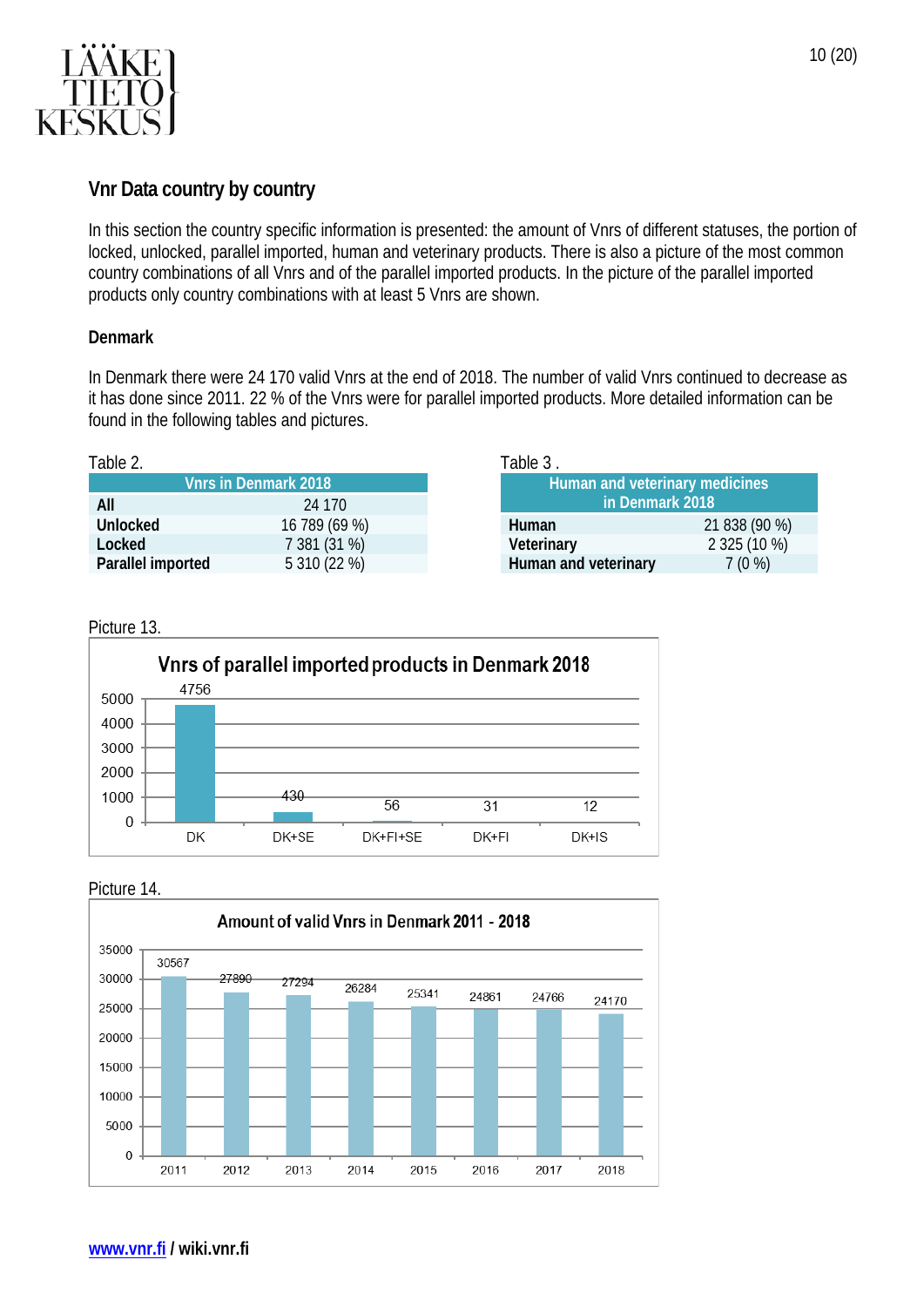

The five most common country combinations in Denmark 2018 2500 2052 1926 2000 1523 1435 1500 1067 1000 500  $\mathbf 0$ DK+SE DK+FI+IS+NO+SE DK+NO DK+FI+NO+SE DK+NO+SE

Picture 15.



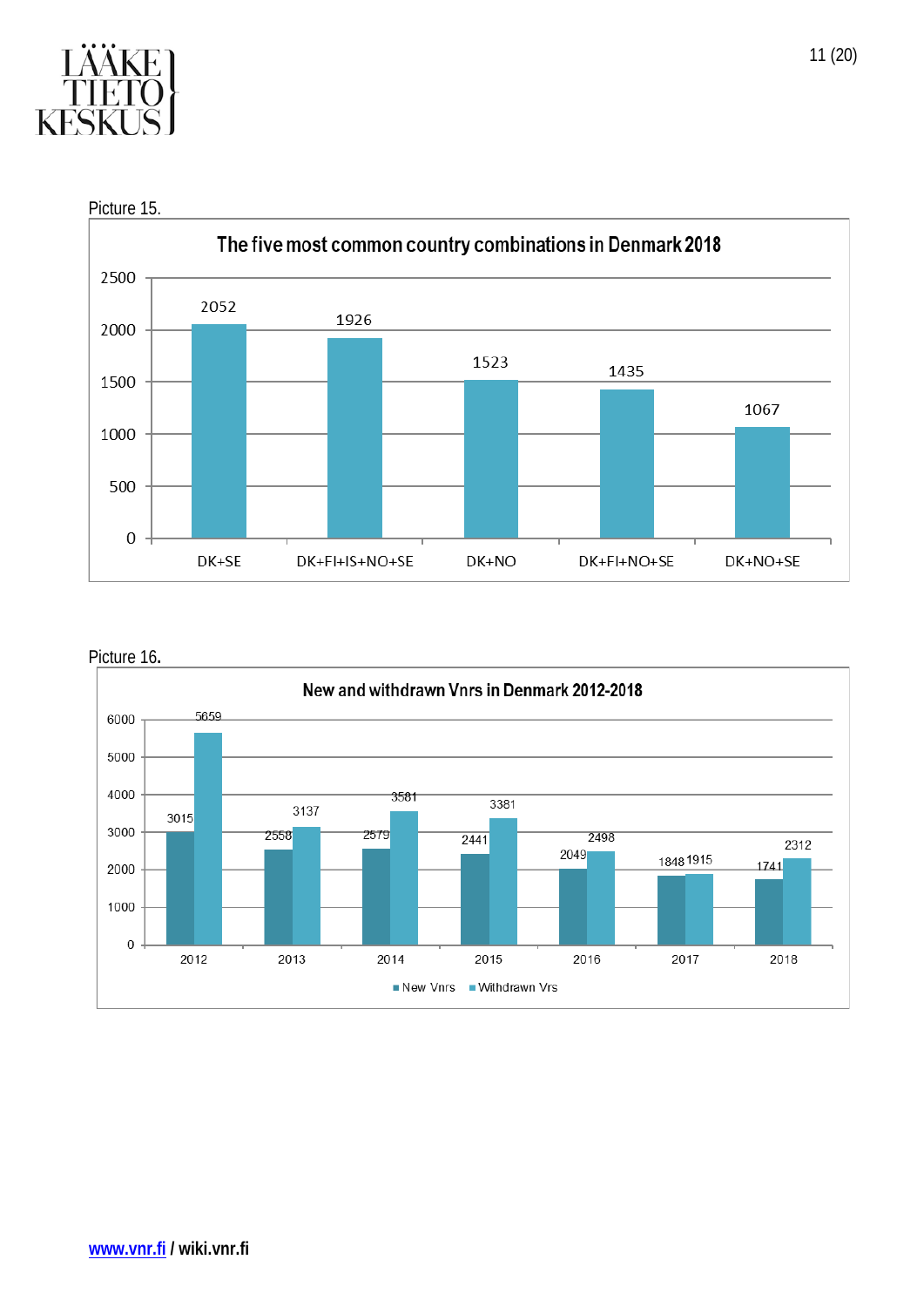

#### <span id="page-13-0"></span>**Finland**

In Finland there were 15 103 valid Vnrs at the end of 2018. More detailed information can be found in the following tables and pictures.

|--|

| <b>Vnrs in Finland 2018</b> |               |  |
|-----------------------------|---------------|--|
| All                         | 15 103        |  |
| <b>Unlocked</b>             | 12 436 (82 %) |  |
| Locked                      | 2 667 (18 %)  |  |
| Parallel imported           | 1 003 (7 %)   |  |
|                             |               |  |

#### Table 6.

| Prescription only, harmful in traffic |               |  |
|---------------------------------------|---------------|--|
| and narcotic medicines                |               |  |
| in Finland 2018                       |               |  |
| Prescription only                     | 13 113 (87 %) |  |
| Harmful in traffic                    | 1 299 (9 %)   |  |
| <b>Narcotic</b>                       | 335 (2 %)     |  |

Table 5.

| Human and veterinary medicines<br>in Finland 2018 |               |  |
|---------------------------------------------------|---------------|--|
| Human                                             | 13 526 (90 %) |  |
| Veterinary                                        | 1 577 (10 %)  |  |
| Human and veterinary                              | $0(0\%)$      |  |

### Picture 17.

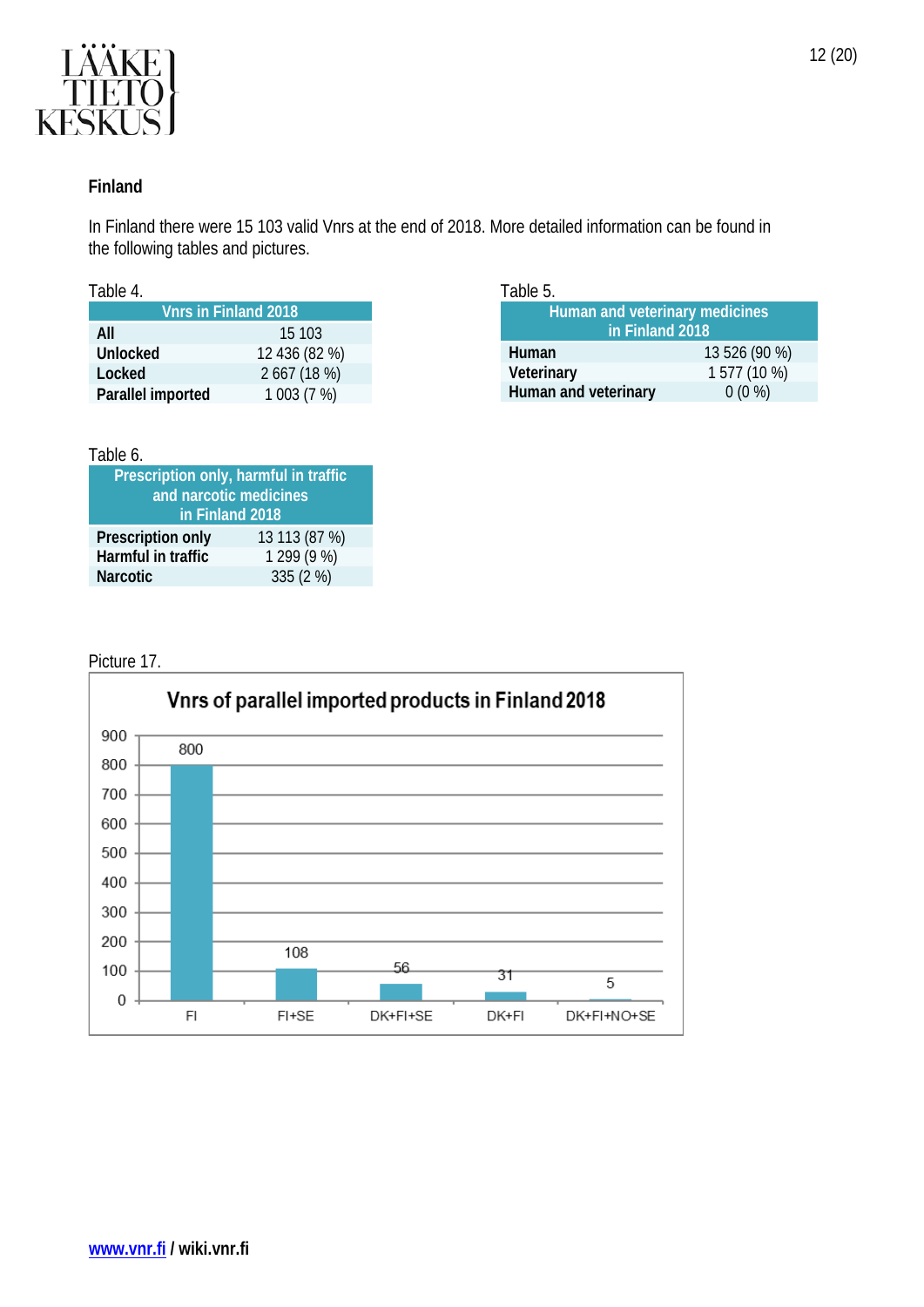

Picture 18.



Picture 19.



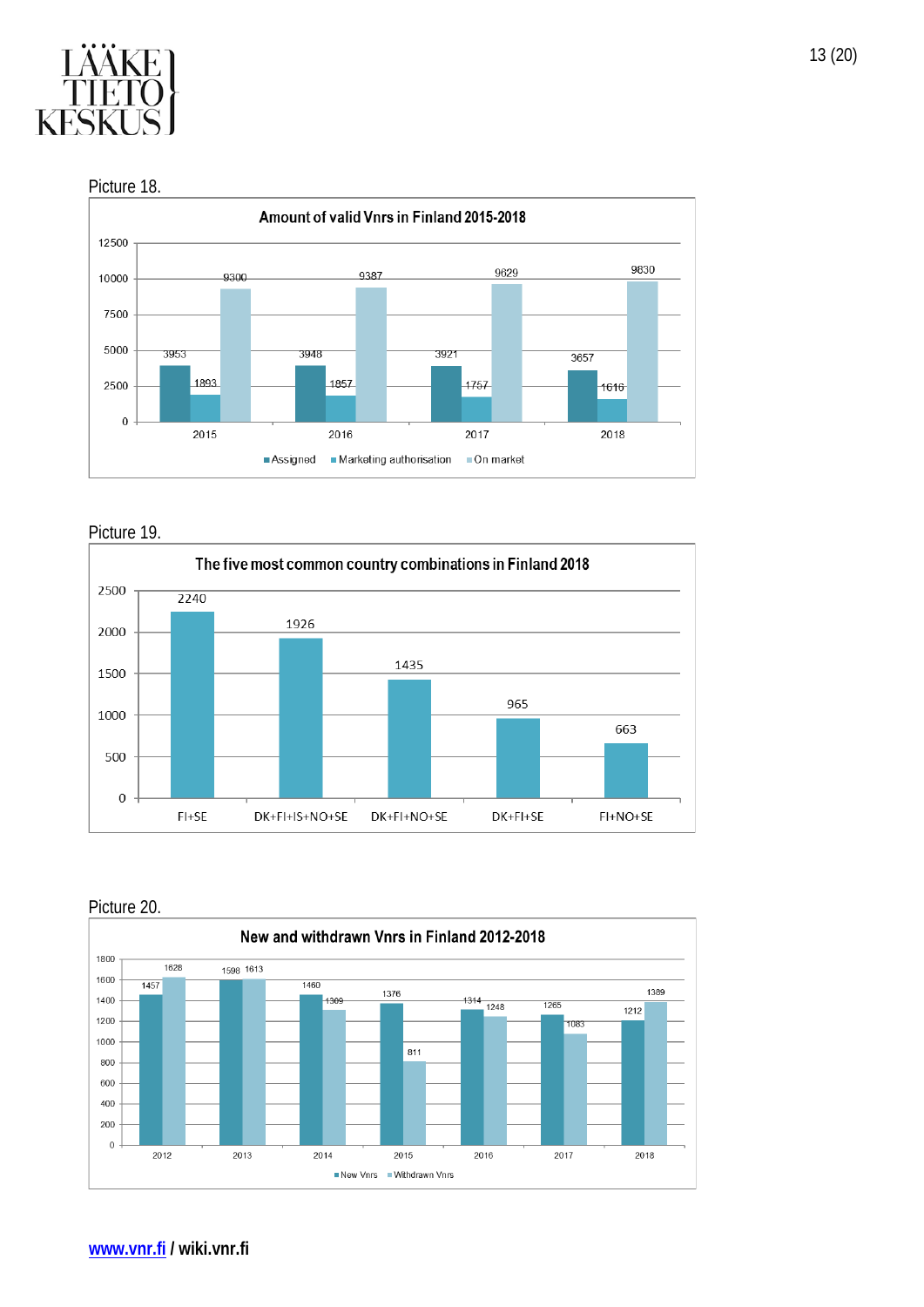

#### <span id="page-15-0"></span>**Iceland**

In Iceland there were 9 273 valid Vnrs in 2018. Only 1 % of the products were parallel imported. More detailed information can be found in the following tables and pictures.

| Vnrs in Iceland 2018 |              |  |
|----------------------|--------------|--|
| ΑIΙ                  | 9 2 7 3      |  |
| <b>Unlocked</b>      | 8 497 (92 %) |  |
| Locked               | 776 (8 %)    |  |
| Parallel imported    | 106 (1 %)    |  |

| Table 8.                       |              |  |
|--------------------------------|--------------|--|
| Human and veterinary medicines |              |  |
| in Iceland 2018                |              |  |
| Human                          | 8 673 (94 %) |  |
| Veterinary                     | 596 (6 %)    |  |
| Human and veterinary           | 4(0%         |  |

#### Picture 21.



#### Picture 22.

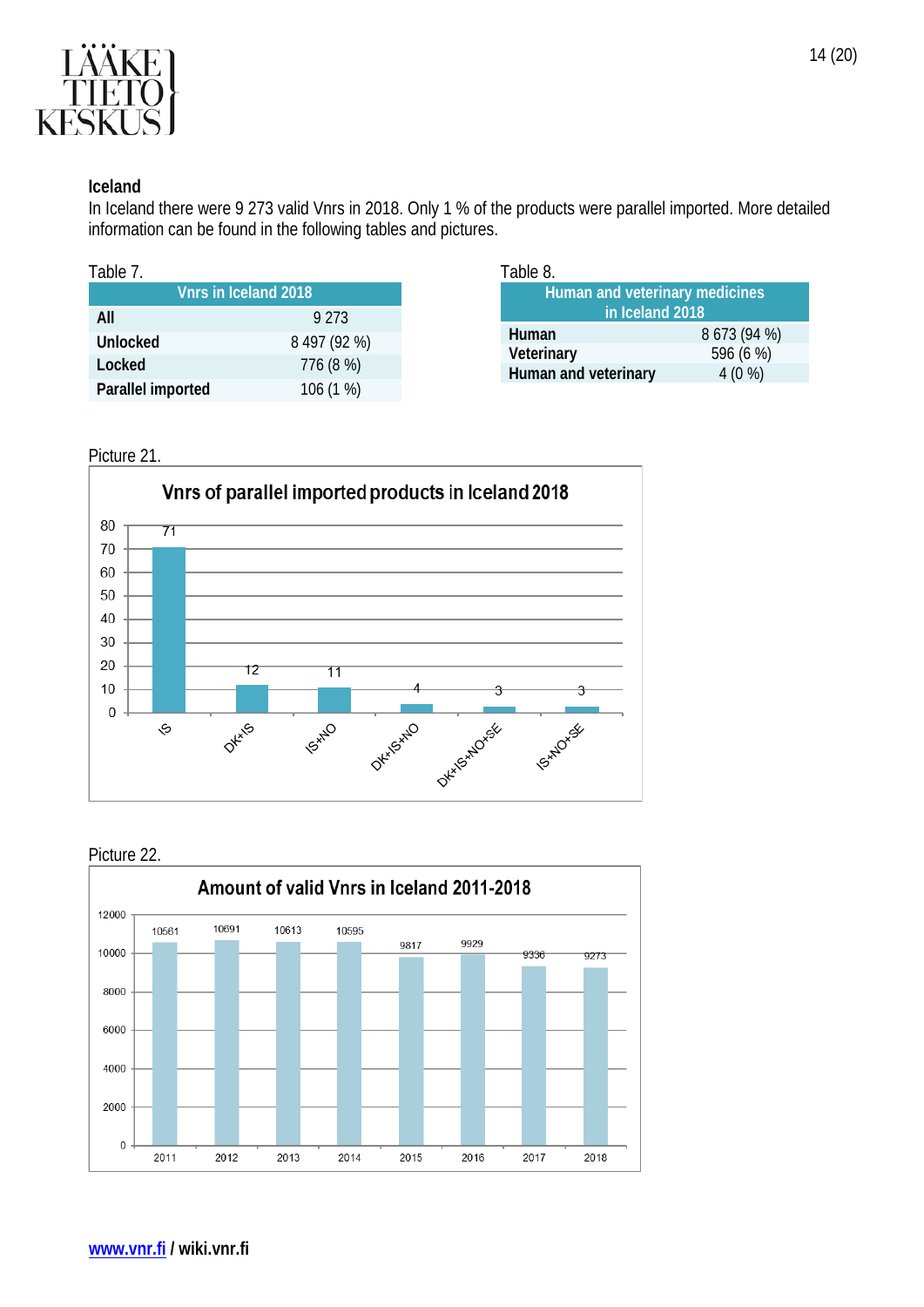





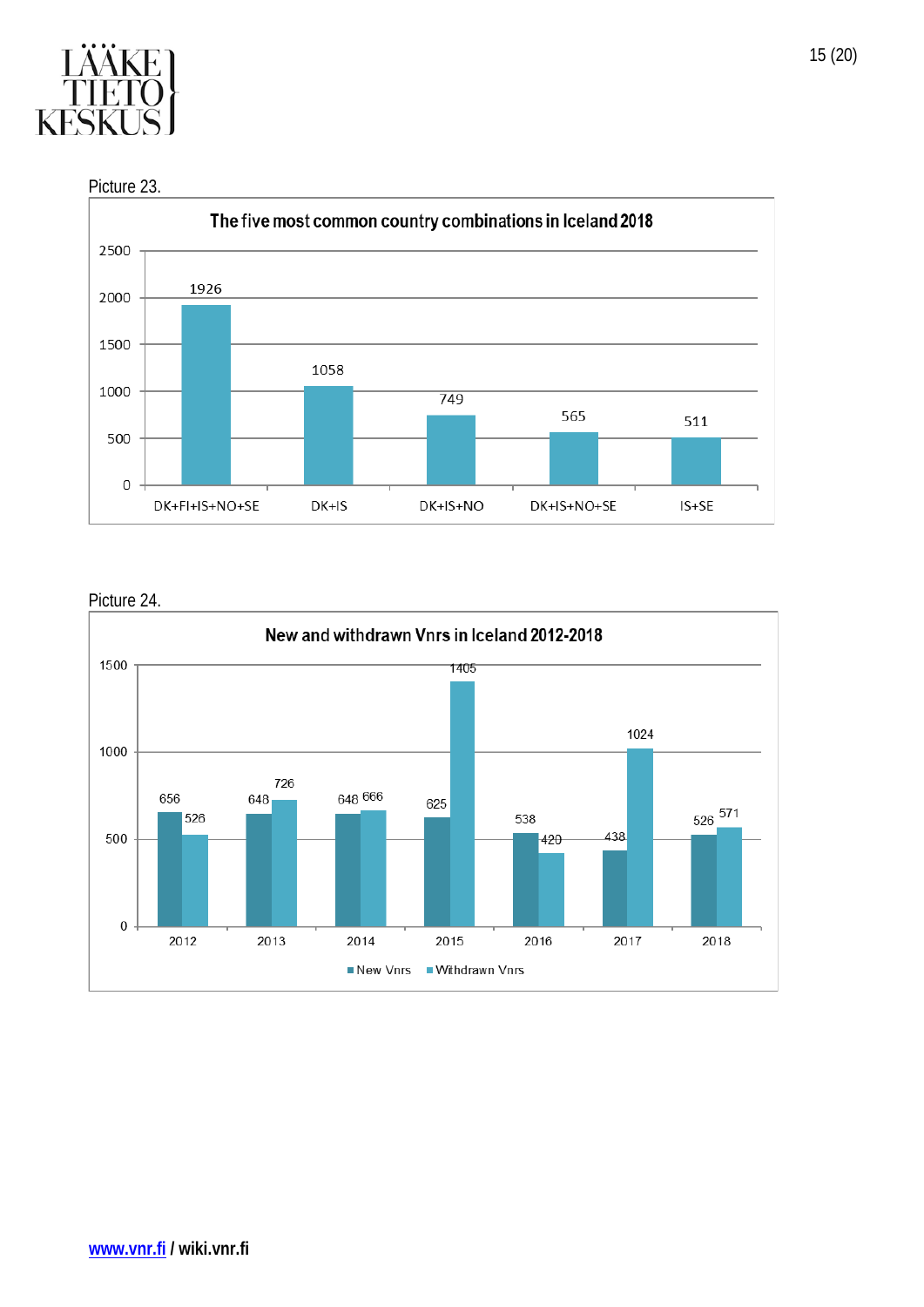

#### <span id="page-17-0"></span>**Norway**

In Norway there were 18 301 valid Vnrs in 2018. More detailed information can be found in the following tables and pictures.

| able |  |  |
|------|--|--|
|      |  |  |

|                   | <b>Vnrs in Norway 2018</b> |
|-------------------|----------------------------|
| All               | 18 301                     |
| Unlocked          | 14 669 (80 %)              |
| Locked            | 3 632 (20 %)               |
| Parallel imported | 1510 (8 %)                 |

| Table 10.                             |               |
|---------------------------------------|---------------|
| <b>Human and veterinary medicines</b> |               |
| in Norway 2018                        |               |
| Human                                 | 16 910 (92 %) |
| Veterinary                            | 1 385 (8 %)   |
| Human and veterinary                  | $6(0\%)$      |

Picture 25.



#### Picture 26.

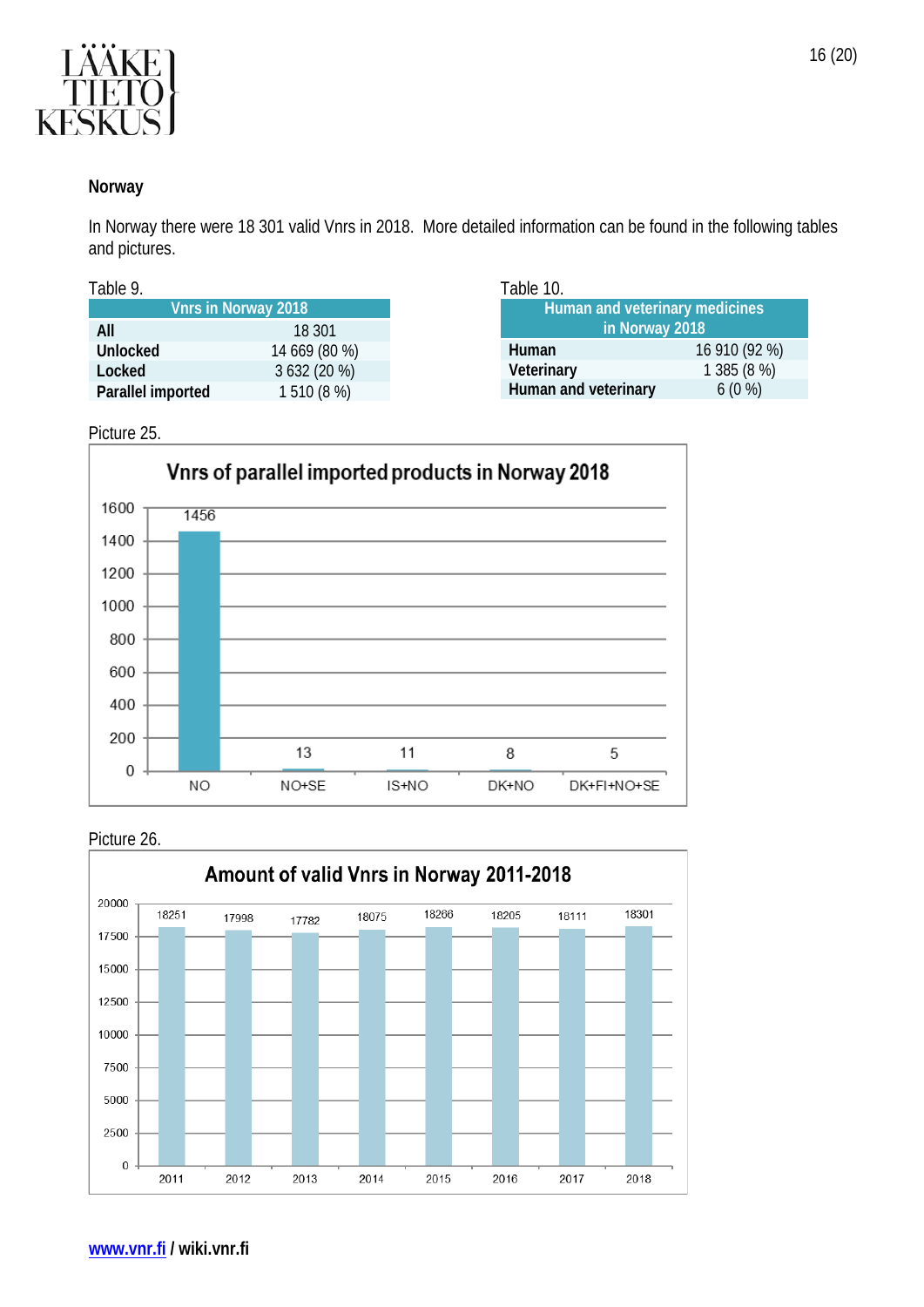

Picture 27.



Picture 28.

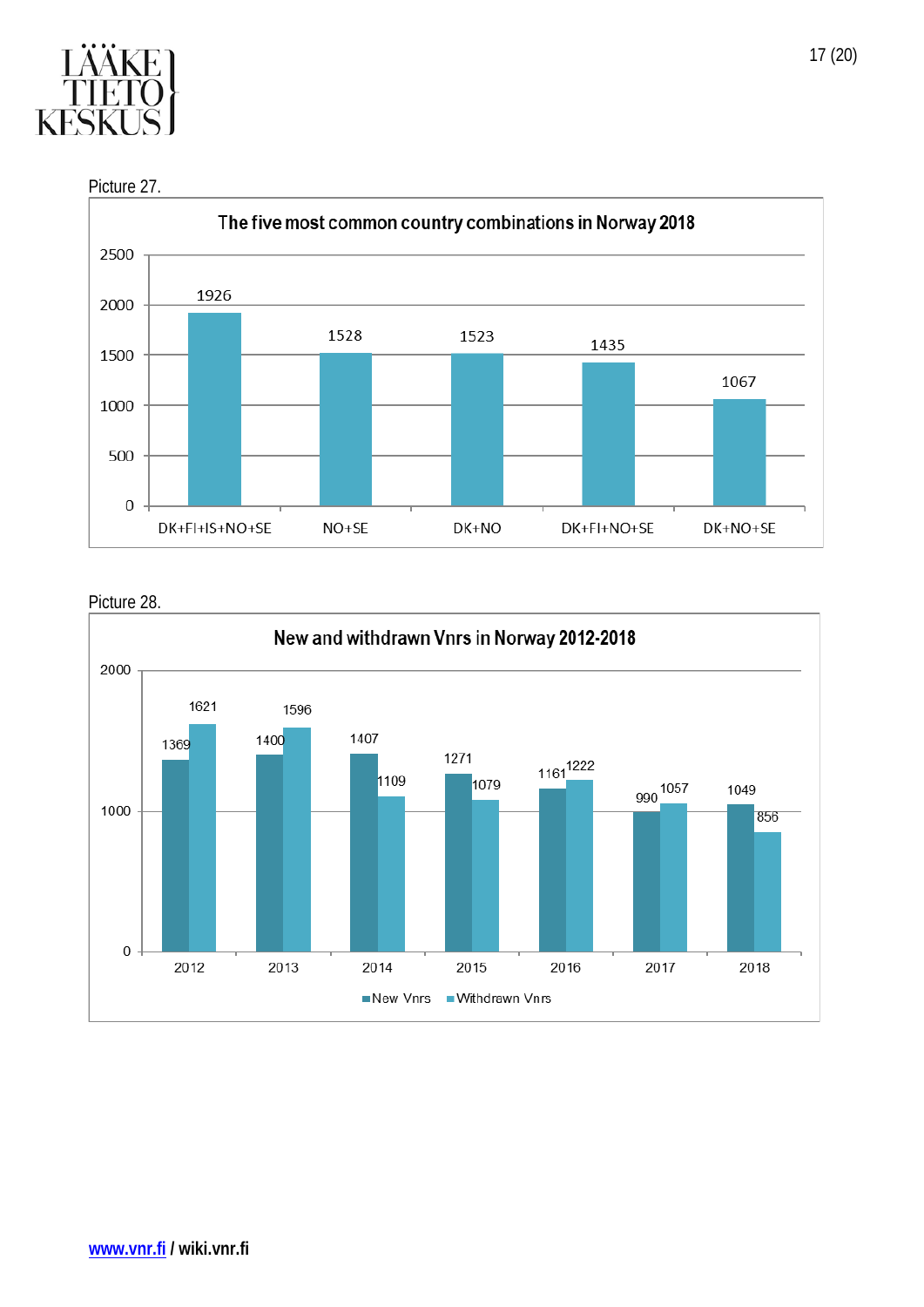

#### <span id="page-19-0"></span>**Sweden**

In Sweden there were 32 537 Vnrs, of which 23 % were parallel imported products at the end of 2018. More detailed information can be found in the tables and pictures below.

Table 12.

| 1I. |  |  |  |
|-----|--|--|--|
|-----|--|--|--|

|                   | <b>Vnrs in Sweden 2018</b> |
|-------------------|----------------------------|
| All               | 32 537                     |
| Unlocked          | 22 636 (70 %)              |
| Locked            | $9901(30\%)$               |
|                   |                            |
| Parallel imported | 7 458 (23 %)               |

#### Picture 29.



#### Picture 30.

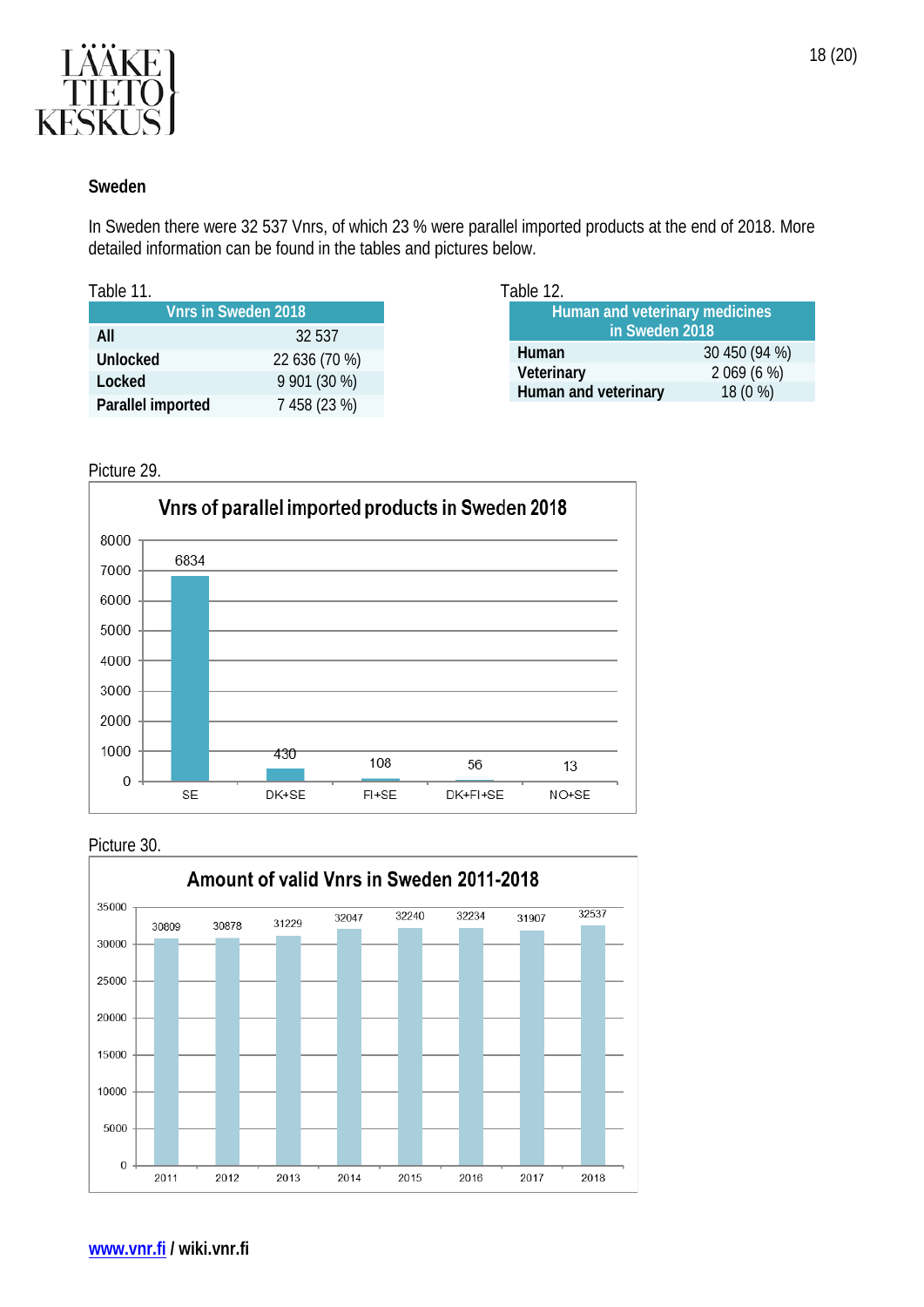